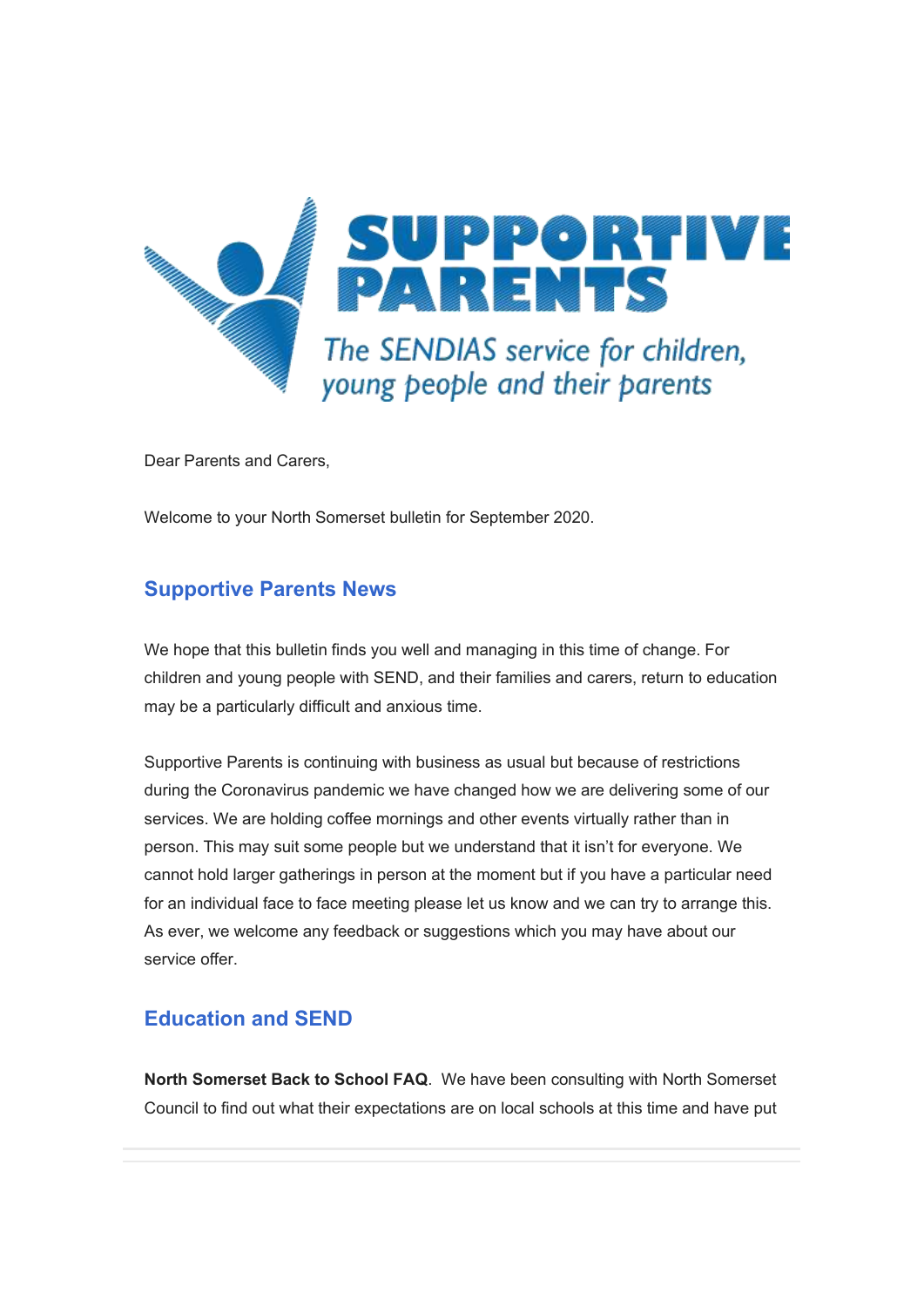together an FAQ on answers the Council have provided us with. [Click here to read.](https://www.supportiveparents.org.uk/north-somerset-back-to-school-faq/)

You might find our latest series of extracts from the Government guidance on schools reopening particularly helpful. [Click here to read.](https://www.supportiveparents.org.uk/government-guidance-on-schools-reopening-2/)

#### **School place application dates for admission September 2021**

Please note that the forms for applying for a school place (either for primary or secondary school) for admission in September 2021 are now available [here.](https://www.n-somerset.gov.uk/my-services/schools-learning/school-admissions/applying-school-place) Even if you are applying for a place at a school outside of North Somerset, you will still need to apply using the North Somerset application system if you are a North Somerset resident.

#### **Please note the deadlines for application are:**

For secondary school – 31st October 2020 For starting school or transferring to junior school  $-15<sup>th</sup>$  January 2021

## **Training and Events**

### **We have an exciting programme of events planned for the autumn**

**23rd September - 7-9pm Meet your Councillors.** In association with North Somerset Parent Carers Working Together, we invite you to informally meet your local councillors via zoom from the comfort of your own home. [Click here to book.](https://www.eventbrite.co.uk/e/meet-your-councillors-tickets-119448159661?aff=ebdssbonlinesearch)

**28th September - 7-9pm Meet your Health Commissioners.** In association with North Somerset Parent Carers Working Together, we invite you to informally meet your local health commissioners via zoom from the comfort of your own home. Please see the **NSPCWT** facebook page for details coming very soon.

**1st October - 10-11.30am - Choosing a secondary school for young people with SEND.** A virtual information session aimed at parents and carers of CYP with SEND applying for a mainstream secondary school placement Sept 2021 intake being delivered in conjunction with Anthony Webster (SEND Manager, North Somerset Council). [Click here to book.](https://www.eventbrite.co.uk/e/choosing-a-secondary-school-for-young-people-with-send-tickets-121243407295)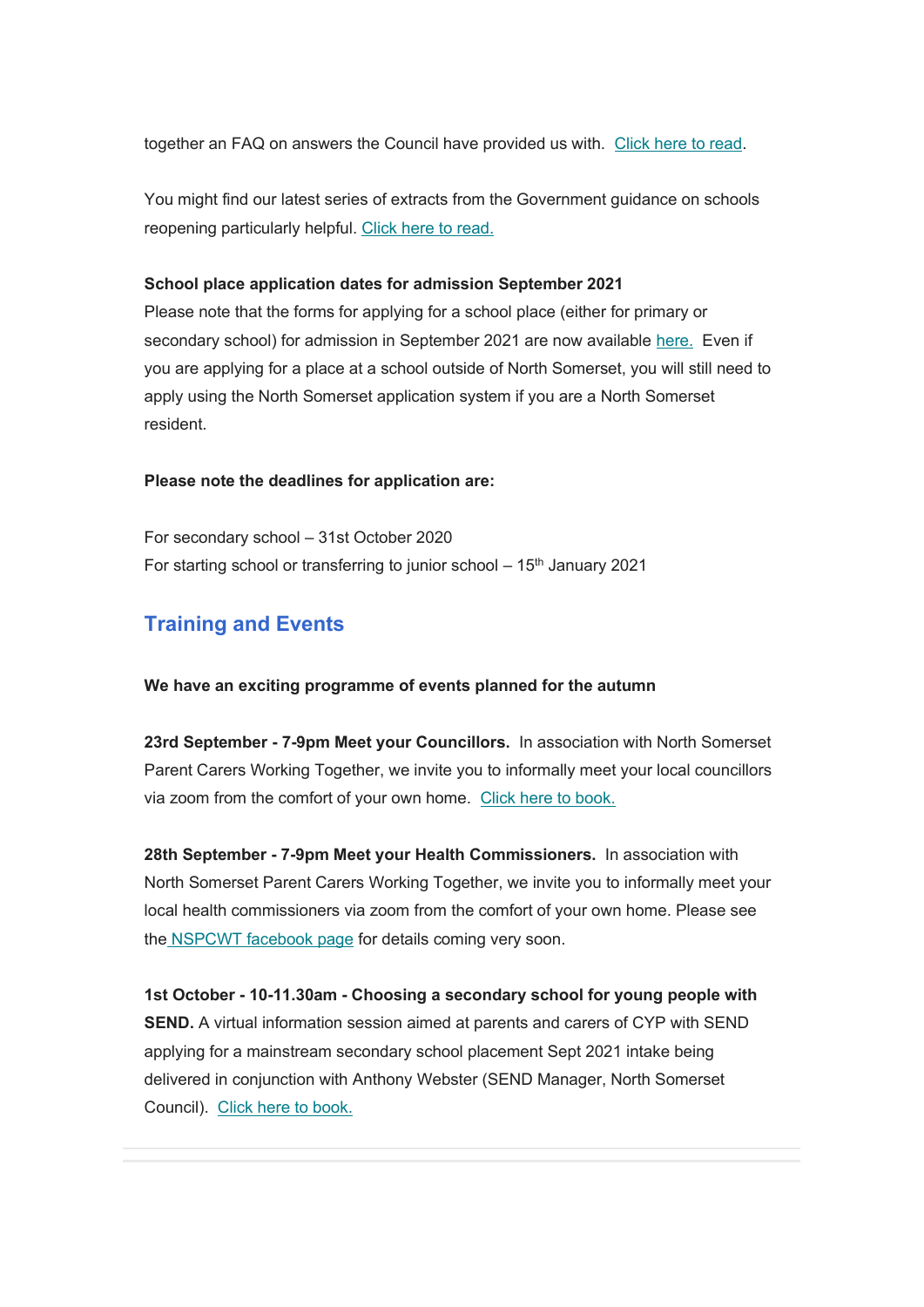**6th October - 10am-12pm - SEND in Schools Workshop.** Virtual workshop for parents about help with your child's special needs/disability in school. This is aimed at parents whose children may have SEN or disabilities or who are already receiving SEN support in schools but want to find out more, including about the EHC assessment process and when it might be appropriate. [Click here to book.](https://www.eventbrite.co.uk/e/send-in-schools-workshop-tuesday-6th-october-2020-tickets-121187933371)

### **Daytime SEND Surgery**

Speak to one of our team and receive one-to-one help and support with your query about your child's special educational needs. We offer a free bookable 30 minute zoom or phone call. We're happy to look at paperwork (please email it to us in advance), give you guidance about filling in forms and discuss next steps with you. Our next surgeries will be on:-

**29th September - 10am-12pm** [Click here to book](https://www.eventbrite.co.uk/e/north-somerset-send-surgery-29th-sept-2020-appointments-between-10am-12-tickets-115888322091)[.](https://sendsurgery.eventbrite.co.uk/)

**20th October - 10am - 12pm** [Click here to book.](https://www.eventbrite.co.uk/e/north-somerset-send-surgery-tuesday-20th-oct-2020-10am-12-tickets-121171710849)

### **Other Local Events and support**

### **Thursday 24th September 10am-2.30pm - ASD, Behaviours and**

**Strategies.** Bridging the gap Together are hosting an information lecture to be given by Chelsey Oxley, Lead therapist at Bibic at 1st North Worle Scout Group. [Please click](https://bridgingthegaptogether.org.uk/events.html)  [here to book.](https://bridgingthegaptogether.org.uk/events.html)

**Friday 25th September - 10am-12pm - Parents and Carers Coffee morning via zoom.** NSPCWT will be joined by the Disabled Children's Team and newly named SENDCAS (previously Daytime development Team). [Please see here for details.](https://www.facebook.com/nspcwt/photos/pcb.5099017113457900/5099014016791543)

**Wednesday 7th October 6.30-9.30pm - PDA Talk** to be delivered by Chelsey Oxley, Lead therapist at Bibic at Weston-super-mare AFC, hosted by Bridging the gap Together. [Please click here to book.](https://bridgingthegaptogether.org.uk/events.html)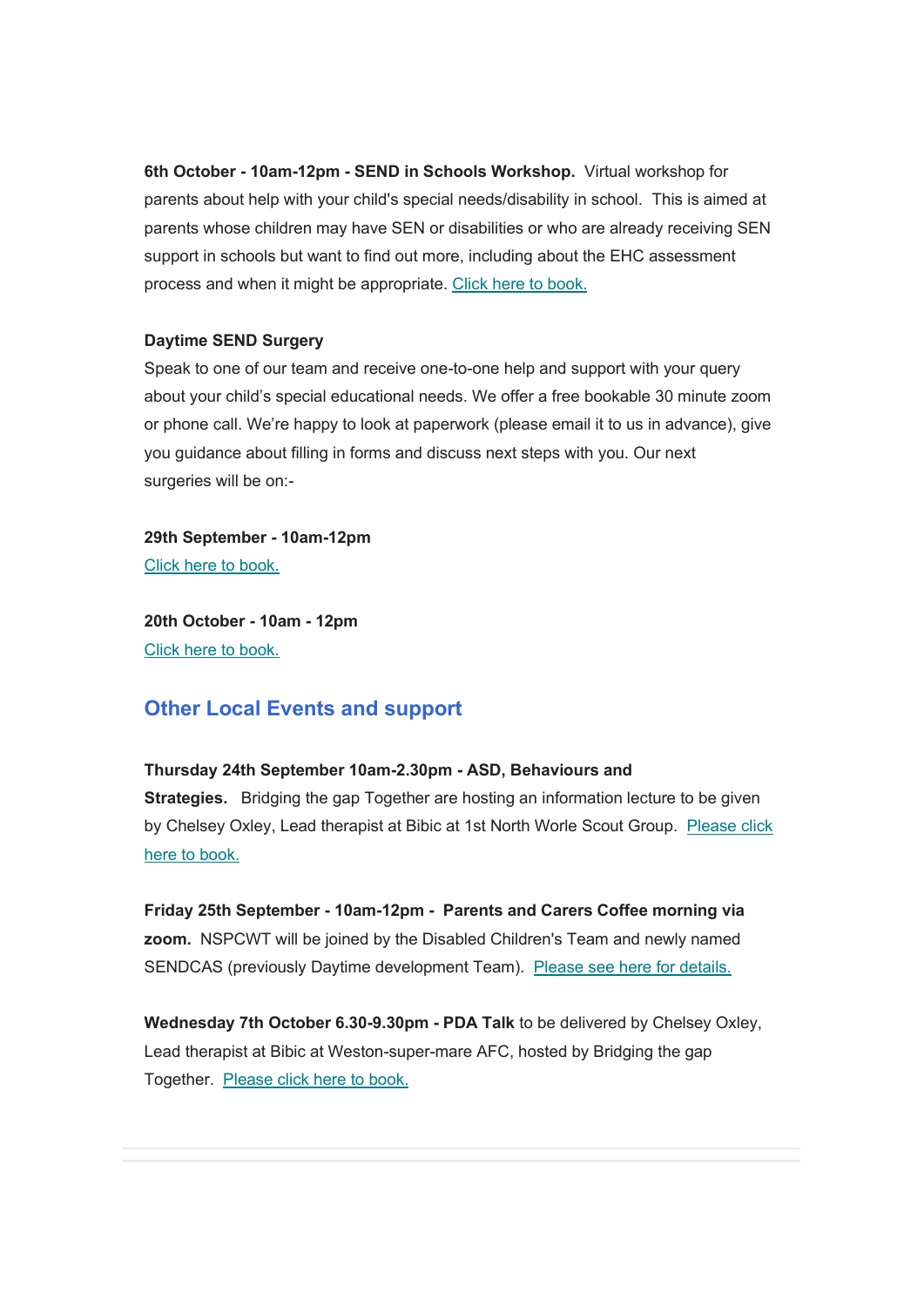## **National Resources**

### **[Barnardo's See, Hear, Respond project](https://www.barnardos.org.uk/see-hear-respond)**

The See, Hear, Respond Partnership has been created to help children and young people who are experiencing harm and increased adversity during coronavirus, by providing support to those who are not being seen by schools or other key agencies. There is no minimum threshold for referral. Support can be given to children from prebirth up to 18 years of age and those with special educational needs under the age of 25.

### **[Time to Talk](https://www.ndti.org.uk/our-work/areas-of-work/children-and-young-people3/time-to-talk/)**

Time to Talk is a new project offering young people free, support at home to counter social isolation and provide help to make plans for the future. Young people with additional needs can request support from the project, which offers online group and one to one sessions.

### **Public Health England:**

PHE have developed a face covering exemption toolkit for individuals who are exempt from wearing a face covering. Read **[here.](https://coronavirusresources.phe.gov.uk/stay-alert-to-stay-safe-/resources/face-coverings-exemptions-toolkit/)**

### **The National Autistic Society:**

Back to school guide - a guide for parents preparing children for the return to school. Read **[here.](https://www.autism.org.uk/advice-and-guidance/topics/coronavirus/education-and-schools/guidance/a-guide-for-parents)**

### **Beyond Words: Lenny and Lily:**

wordless stories for primary school children. Read **[here.](https://booksbeyondwords.co.uk/lenny-and-lily-childrens-stories)**

### **Young Minds:**

Parents guide to support school anxiety and refusal - if your child is refusing to go to school, or is feeling anxious, here's is a guide to help you support your child and work with the school. Read **[here.](https://youngminds.org.uk/find-help/for-parents/parents-guide-to-support-a-z/parents-guide-to-support-school-anxiety-and-refusal/)**

### **Contact:**

Back to school information page. Read **[here](https://contact.org.uk/advice-and-support/covid-19/back-to-school-advice-(england)/)**